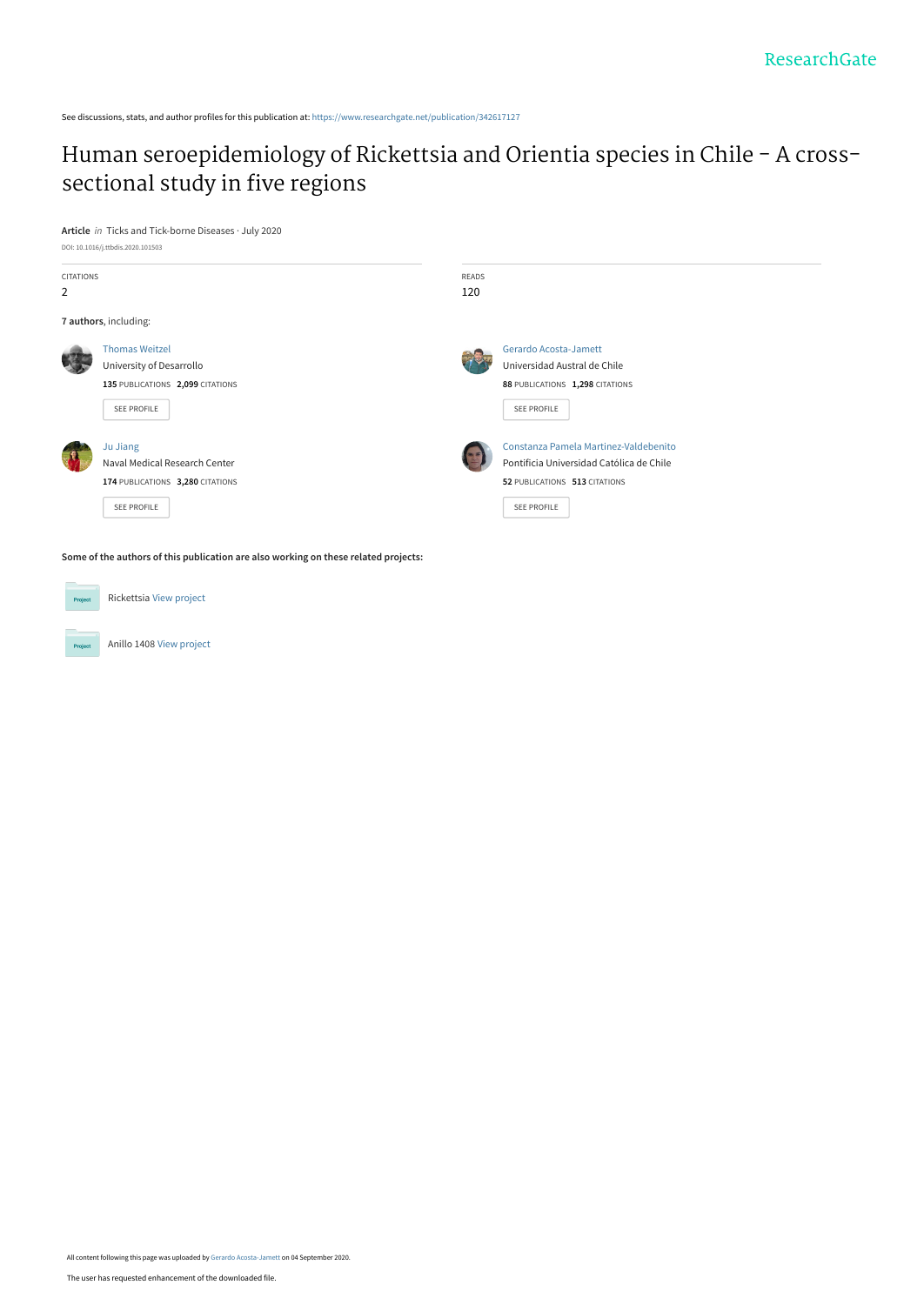

Contents lists available at [ScienceDirect](http://www.sciencedirect.com/science/journal/1877959X)

Ticks and Tick-borne Diseases



journal homepage: [www.elsevier.com/locate/ttbdis](https://www.elsevier.com/locate/ttbdis)

Original article

## Human seroepidemiology of Rickettsia and Orientia species in Chile – A crosssectional study in five regions



Thomas Weitzel $^{\mathrm{a},\mathrm{f},\mathrm{a},1}$  $^{\mathrm{a},\mathrm{f},\mathrm{a},1}$  $^{\mathrm{a},\mathrm{f},\mathrm{a},1}$ , Gerardo A[c](#page-1-5)osta-Jamett $^{\mathrm{b},1}$  $^{\mathrm{b},1}$  $^{\mathrm{b},1}$ , Ju Jiang $^{\mathrm{c}}$ , Constanza Martínez-Val[d](#page-1-6)ebenito $^{\mathrm{d}}$ , Christina M. Farris<sup>[c](#page-1-5)</sup>, All[e](#page-1-7)n L. Richar[d](#page-1-6)s<sup>e</sup>, Katia Abarca<sup>d,</sup>[\\*\\*](#page-1-8)

<span id="page-1-0"></span><sup>a</sup> Laboratorio Clínico, Clínica Alemana, Facultad de Medicina Clínica Alemana, Universidad del Desarrollo, Santiago, Chile

<span id="page-1-4"></span><sup>b</sup> Instituto de Medicina Preventiva Veterinaria y Programa de Investigación Aplicada en Fauna Silvestre, Facultad de Ciencias Veterinarias, Universidad Austral de Chile, Valdivia, Chile

<span id="page-1-5"></span><sup>c</sup> Viral and Rickettsial Diseases Department, Naval Medical Research Center, Silver Spring, MD, USA

<span id="page-1-6"></span><sup>d</sup> Departamento de Enfermedades Infecciosas e Inmunología Pediátricas, Facultad de Medicina, Pontificia Universidad Católica de Chile, Santiago, Chile

<span id="page-1-7"></span><sup>e</sup> Department of Preventive Medicine and Biostatistics, Uniformed Services University of the Health Sciences. Bethesda, MD, USA

<span id="page-1-1"></span><sup>f</sup> Instituto de Ciencias e Innovación en Medicina (ICIM) Facultad de Medicina Clínica Alemana Universidad del Desarrollo Santiago Chile

#### ARTICLE INFO

Keywords: Vector-borne diseases Rickettsia Orientia Epidemiology Seroprevalence

#### ABSTRACT

In recent years, the spectrum and epidemiology of human rickettsioses has become an emerging topic in Chile. This survey aimed to assess the seroprevalence of spotted fever group rickettsiae (SFGR), typhus group rickettsiae (TGR), and scrub typhus group orientiae (STGO) in northern, central, and southern Chile. We performed a cross-sectional study of healthy adults in rural and urban settings of five regions. Participants were chosen by double stratified random sampling in urban and by convenience in rural locations ( $n = 1302$ ). Serum specimens were analyzed for group-specific IgG antibodies against SFGR, TGR, and STGO by enzyme-linked immunosorbent assays (ELISAs). Overall seroprevalences to SFGR, TGR, and STGO were 5.3 %, 1.2 %, and 0.4 %, respectively. Prevalences showed geographical differences. Statistical analyses revealed an association of older age with seropositivity to SFGR and to TGR and of rural setting and male gender with seropositivity to SFGR. The study indicates that SFGR, TGR, and STGO are endemic in Chile. The very low STGO seroprevalence might indicate an insufficient sensitivity of serological tests using Asian O. tsutsugamushi strains as ELISA antigens for the detection of antibodies against Chilean Orientia species.

## 1. Introduction

Rickettsiales are obligate intracellular bacteria transmitted by arthropod vectors. Rickettsial diseases are rapidly emerging and are now found in many regions, where they had not been identified before ([Blanton, 2019\)](#page-6-0). The main reasons for this growing spectrum are new molecular tools together with advanced cell culture systems and increasing clinical awareness [\(Merhej et al., 2014](#page-6-1)). Frequently, new Rickettsia species were firstly identified in their vectors and only recognized decades later as human pathogens [\(Paddock et al., 2004\)](#page-6-2).

In Chile, members of the Rickettsiales have just been discovered recently. The most important finding was the identification of Orientia species, causing South American scrub typhus, which was identified in patients in southern Chile ([Balcells et al., 2011;](#page-6-3) [Weitzel et al., 2016a](#page-6-4)). Other emerging species include Rickettsia felis, found in fleas and hard ticks [\(Abarca et al., 2013a;](#page-6-5) [Labruna et al., 2007](#page-6-6)), and the veterinary pathogens Anaplasma platys and Ehrlichia canis, isolated from symptomatic dogs ([Abarca et al., 2007;](#page-6-7) [López et al., 2012\)](#page-6-8). Furthermore, species of unknown pathogenicity, Candidatus Rickettsia andeanae and other unidentified spotted fever group rickettsia (SFGR), have been found in hard and in soft ticks ([Abarca et al., 2012](#page-6-9), [2013b;](#page-6-10) [Ogrzewalska](#page-6-11) [et al., 2016](#page-6-11); [Muñoz-Leal et al., 2019](#page-6-12)). Up to now, our knowledge of the distribution, prevalence, and clinical relevance, as well as spectrum of rickettsial species in Chile is incomplete. Here we present a cross-

<https://doi.org/10.1016/j.ttbdis.2020.101503>

Received 22 March 2020; Received in revised form 19 May 2020; Accepted 30 June 2020 Available online 01 July 2020 1877-959X/ © 2020 Elsevier GmbH. All rights reserved.

<span id="page-1-2"></span><sup>⁎</sup> Corresponding author at: Laboratorio Clínico, Clínica Alemana, Universidad del Desarrollo, Av. Vitacura 5951, Santiago, Chile.

<span id="page-1-8"></span><sup>⁎⁎</sup> Corresponding author at: Departamento de Enfermedades Infecciosas e Inmunología Pediátrica, Pontificia Universidad Católica de Chile, Diagonal Paraguay 362, Santiago, Chile.

E-mail addresses: [thomas.weitzel@gmail.com](mailto:thomas.weitzel@gmail.com) (T. Weitzel), [gerardo.acosta@uach.cl](mailto:gerardo.acosta@uach.cl) (G. Acosta-Jamett), [jjiang@hjfresearch.org](mailto:jjiang@hjfresearch.org) (J. Jiang),

[cmartinezv@med.puc.cl](mailto:cmartinezv@med.puc.cl) (C. Martínez-Valdebenito), [christina.m.farris3.civ@mail.mil](mailto:christina.m.farris3.civ@mail.mil) (C.M. Farris), [allen.richards@comcast.net](mailto:allen.richards@comcast.net) (A.L. Richards), [katia@med.puc.cl](mailto:katia@med.puc.cl) (K. Abarca).

<span id="page-1-3"></span><sup>&</sup>lt;sup>1</sup> Equal contributors.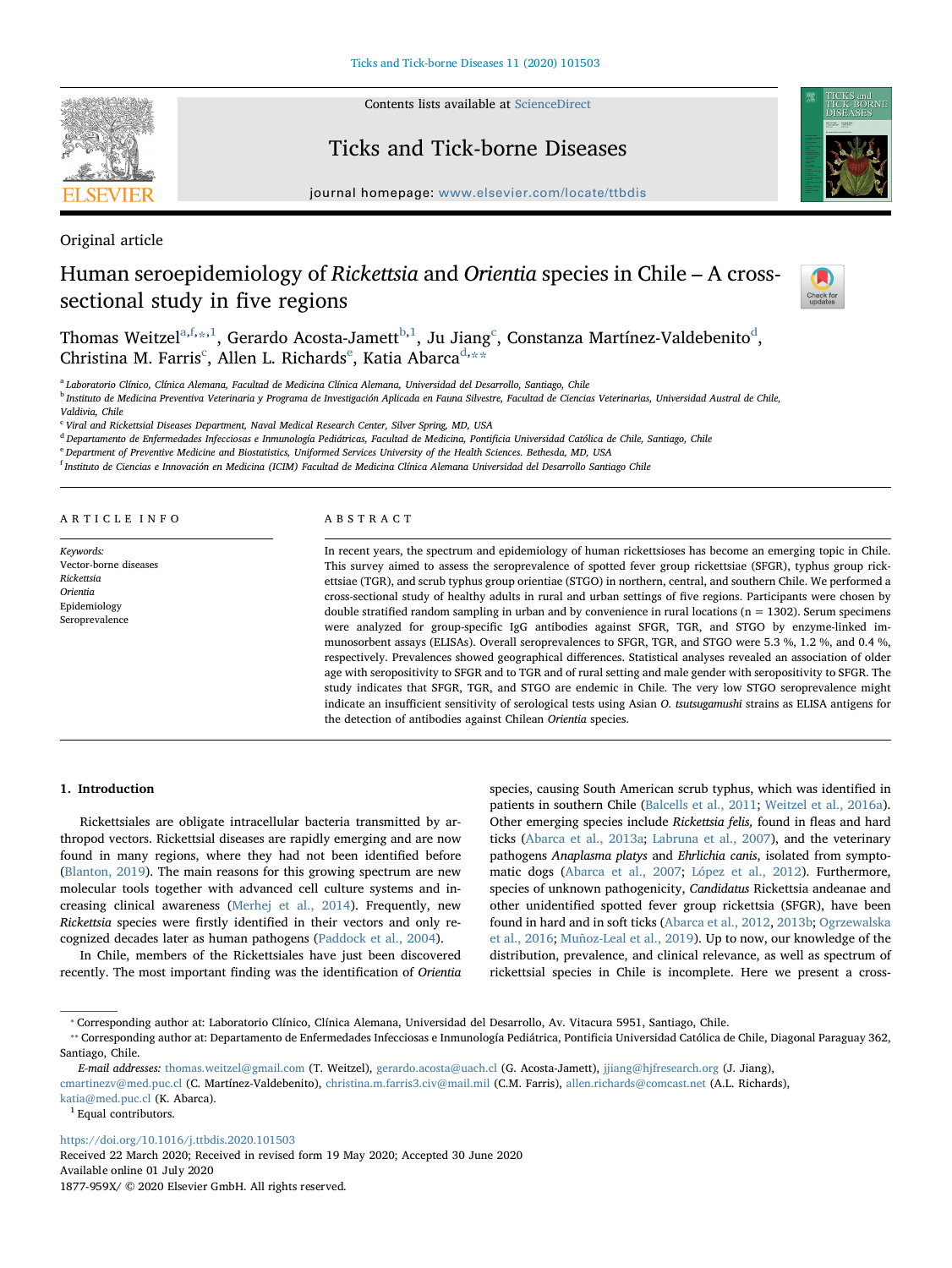<span id="page-2-0"></span>

Fig. 1. Geographical distribution of study sites. The left panel shows Chile (grey shading) within South America. The central panel marks the locations of the study sites (black squares) within the five administrative regions of Chile (grey shading). The panels on the right indicate the locations of the sampled participants (black dots); urban areas are marked in grey.

sectional serosurvey, assessing the prevalence of SFGR, typhus group rickettsiae (TGR), and scrub typhus group orientiae (STGO) in healthy adults of rural and urban sites in five regions in Chile.

## 2. Materials & methods

#### 2.1. Specimen collection

The serum samples of this study derived from an epidemiological project studying various vector-borne zoonotic infections among humans, pets, and vectors in Chile [\(Weitzel et al., 2016b](#page-6-13), [2018;](#page-6-14) [Acosta-](#page-6-15)[Jamett et al., 2020b\)](#page-6-15). The cross-sectional study was performed in urban sites and surrounding rural areas of five administrative regions in Chile ([Fig. 1](#page-2-0)), stretching over a distance of more than 2,600 km: 1) the city of Arica (18°28′S,70°18′W) in the Arica y Parinacota Region in the extreme north, 2) the city of Coquimbo (29°57′S,71°20′W) in the Coquimbo Region in northern Chile, 3) the municipality of Puente Alto (33°37′S,70°34′W) in the city of Santiago, 4) the city of Angol (37°48′S,72°43′W) in the Araucanía Region in southern Chile; and 5) the cities of Ancud (41°52′S,73°49′W) and Castro 42°28′S,73°46′W) on Chiloé Island in the Los Lagos Region. The survey was performed between September 2010 and January 2011 in the Arica y Parinacota and Metropolitan regions, between October 2011 and February 2012 in the Coquimbo and Araucania regions, and in January 2016 in the Los Lagos Region. Further details regarding study sites and study design can be found elsewhere [\(Weitzel et al., 2016b,](#page-6-13) [2018;](#page-6-14) [Acosta-Jamett et al.,](#page-6-15) [2020b\)](#page-6-15). In brief, households owning at least one dog were chosen by double stratified random sampling per building block and household for urban regions and by convenience sampling in rural areas. Household locations were recorded using a GPS device. Individuals were informed about the study and after written consent was obtained, whole blood was drawn from up to two adult members per household. Blood specimens were centrifuged on the same day; serum was separated, aliquoted, and kept at −20 °C until shipment.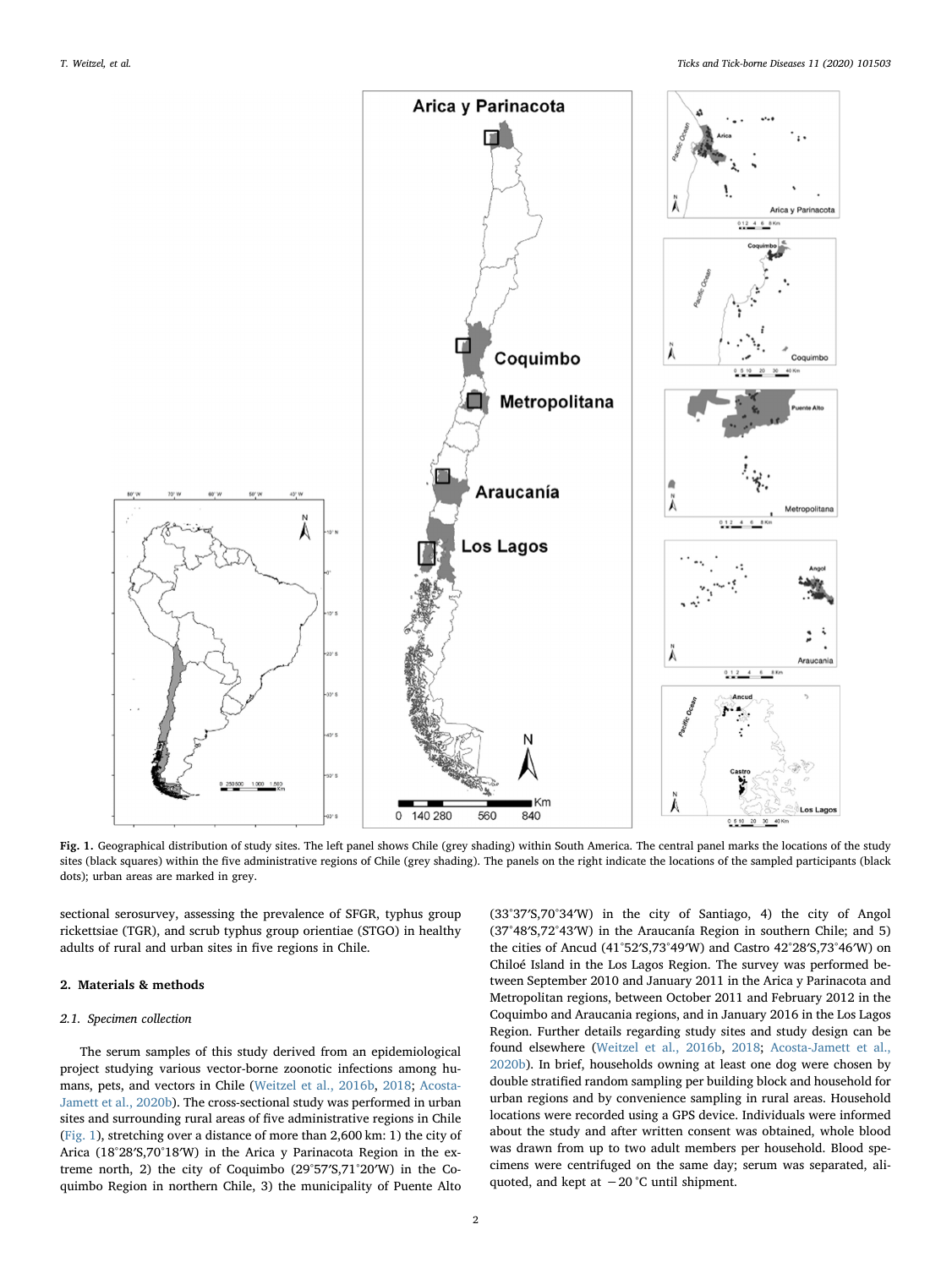#### 2.2. Antibody testing

All samples were tested in the Naval Medical Research Center, Silver Spring, MD, USA, in a blinded manner for group-specific IgG antibodies against SFGR, TGR, and STGO utilizing in-house enzyme-linked immunosorbent assays (ELISAs) based on whole-cell antigen preparations from Rickettsia conorii (Malish 7 strain), Rickettsia typhi (Wilmington strain), and Orientia tsutsugamushi (Karp, Kato, and Gilliam strains), respectively, as previously described [\(Jiang et al., 2015\)](#page-6-16). Briefly, samples were assessed at 1:100, 1:400, 1:1600, and 1:6400 dilutions in microtiter plates coated with ELISA antigens. Detection of group-specific antibodies against the rickettsial antigens with goat anti-human IgG conjugated with horseradish peroxidase enzyme (SeraCare, Gaithersburg, MD, USA) followed by addition of the ABTS substrate (SeraCare). The color reaction was measured by an ELISA reader (SpectraMax, Molecular Devices LLC, San Jose, CA, USA) and the absorbance of the sera in wells without ELISA antigen was subtracted from absorbance of the same sera with ELISA antigen resulting in a net absorbance value. The net absorbance for each dilution was added together and those serum samples with a total net absorbance  $\geq 1.000$  were considered positive; the titer for such samples was defined as the inverse of the highest serum dilution with a net absorbance of  $\geq 0.2$ , as described previously (Supplementary Material). In addition, all ELISA procedures contained three negative human control samples that had total net absorbance values of less than 0.200 [\(Jiang et al., 2015](#page-6-16)). The principle of using a total net absorbance  $\geq 1.000$  as cut-off instead of a single dilution cut-off has been adapted for rickettsial serologies in the Naval Medicinal Research Center for the last 10 years and has since then been used for more than 12 studies in multiple locations around the world with consistent results (for additional information, see Supplementary Material).

#### 2.3. Statistical analyses

Sample size calculation was performed by Epi Info™ 7. A sample size of 114 people per area was calculated using an estimated Rickettsia prevalence of 5 %, a confidence interval of 90 %, and an error of 4%. Generalized Lineal Models with binomial errors were fitted to assess the effect of age, gender and setting (urban/rural) on the seropositivity to SFGR, TGR, and STGO. Age was used as a discrete variable in order to improve model fitting. Additionally, Fisher Exact Tests were used to assess the effect of gender and age stratum (i.e. 18−24, 25−44, 45−65 and  $> 65$  years) and the frequency of positive samples with titers =  $400$  or  $> 400$ .

## 2.4. Ethical approval

The study protocol was reviewed and approved by the Comité Ético Científico of the Faculty of Medicine, Pontificia Universidad Católica de Chile in Santiago, Chile (Aproval N°12−170) and the Naval Medical Research Center, Silver Spring, Maryland, USA (PJT-16−24), and by the respective health authorities of the five study regions.

## 3. Results

The study included a total of 1302 individuals, 216–289 persons per region. Among those, 648 (49.8 %) were from urban and 654 (50.2 %) from rural areas; the average age was 45.2 years and 63 % were female ([Table 1\)](#page-4-0). As shown in [Table 2](#page-4-1), the overall seroprevalence for SFGR, TGR, and STGO were 5.3 %, 1.2 %, and 0.4 %, respectively. SFGR seroprevalences varied regionally from 1.3 % to 8.3 %, whereas TGR prevalence ranged from 0.4 % to 2.1 %; STGO rates were very low in all study areas (0.4 % to 0.8 %), including the known endemic regions in southern Chile. Most of the seroreactive samples (76.4 %) displayed a titer of 400 [\(Table 3](#page-5-0)). Among the 69 positive SFRG samples, 18 (26.1 %) had titers of  $\geq$  1,600. Three of 12 (25 %) TGR positive samples had a

titer of 1600, while all five STGO positive specimens had a titer of 400. In the Araucanía Region seven of the 18 (38.9 %) SFGR positive samples had titers  $\geq 1600$  [\(Table 3\)](#page-5-0). Overall, 18 of 21 samples (85.7 %) with titers  $\geq 1600$  to rickettsiae were from rural areas [\(Table 3](#page-5-0)). The sample, which had a titer of  $\geq$  6400 to SFGR, was also positive for TGR (titer 400); one sample was low titer positive for SFGR and for STGO ([Table 3](#page-5-0)).

Assessing the factors associated with SFGR seroreactivity revealed that individuals from rural settings had 2.21 more chances to be positive than inhabitants of urban sites and that seropositivity was associated with increased age ([Table 4\)](#page-5-1). The latter association was confirmed by an analysis of the distribution of samples with titers  $> 400$ . which increased significantly with age (18−24 years, 0 %; 25−44 years, 20 %; 45−65 years, 23 %; and > 65 years, 38 %; Fisher Exact Test,  $p = 0.02$ ). Among samples with higher titers, there was a slight predominance of male participants (male/female: titer 400, 21/30; titer > 400, 11/6; Fisher Exact Test,  $p = 0.06$ ). Antibodies to TGR did not show differences between urban or rural settings, but also increased with age ([Table 4\)](#page-5-1). The age strata analysis showed a trend towards higher titers in advance age groups (18−24 years, 0%; 25−44 years, 0%; 45−65 years, 14 %; and > 65 years, 33 %), although the difference did not reach statistical significance (Fisher Exact Test,  $p > 0.05$ ). Gender differences were not observed (male/female: titer 400, 4/8; titer > 400, 2/1; Fisher Exact Test,  $p > 0.05$ ). Risk factor analyses for STGO did not reveal relevant associations, most probably due to the small number of positive samples.

#### 4. Discussion

The epidemiology of rickettsial pathogens in South America has undergone important changes in the last two decades. Formerly, Rickettsia rickettsii was the only known endemic species; but today several other human pathogenic species including Rickettsia parkeri, Rickettsia massiliae, and R. typhi have been identified, together with R. felis and other Rickettsia species of undetermined pathogenicity ([Labruna et al., 2011\)](#page-6-17). However, due to their unspecific clinical presentation, the lack of diagnostic tools in most settings, and low level of clinical awareness, rickettsioses are known to be chronically underdiagnosed and underreported ([Blanton, 2019\)](#page-6-0).

In Chile, the first clinically relevant Rickettsiales have only recently been identified. In 2007, a seroprevalence study showed evidence for canine infections with SFGR and Anaplasma spp. ([López et al., 2007](#page-6-18)). Shortly after, Anaplasma platys and Ehrlichia canis were molecularly diagnosed in sick dogs ([Abarca et al., 2007;](#page-6-7) [López et al., 2012](#page-6-8)). At the same time, R. felis was identified in fleas (Ctenocephalides felis) and ticks (Rhipicephalus sanguineus sensu lato) [\(Labruna et al., 2007](#page-6-6); [Abarca](#page-6-5) [et al., 2013a](#page-6-5)). In addition, Ca. R. andeanae and another unknown SFGR have recently been detected in different tick species ([Abarca et al.,](#page-6-9) [2012,](#page-6-9) [2013b](#page-6-10); [Ogrzewalska et al., 2016](#page-6-11)). The most important finding, however, was the discovery of human scrub typhus cases, caused by Orientia species, on Chiloé Island and different parts of continental Chile [\(Weitzel et al., 2016a,](#page-6-4) [2019](#page-6-19)). Apart from scrub typhus, human rickettsial infections have not been detected in Chile to date.

The presented data revealed infection with SFGR over the five study regions, which displayed significant geographical variations ranging from 1.3%–8.3% and was higher in rural areas and older participants. Higher prevalences have been reported from countries neighboring Chile. In Peru, they ranged from 6% to 14 % in four distinct regions ([Salmon-Mulanovich et al., 2019](#page-6-20)); however, a much higher exposure rate (44 %) was found in a survey from Iquitos in the Amazon Basin ([Forshey et al., 2010\)](#page-6-21). A SFGR prevalence of 28 % was reported from a serosurvey in Argentina ([Cicuttin et al., 2015\)](#page-6-22). The causative species of the seroreactivity remain uncertain in Chile, where none of the pathogenic SFGR endemic in South America such as R. rickettsii, R. parkeri, and R. massiliae have been reported yet; however, studies exploring rickettsial infections of ticks and humans are scarce. The detected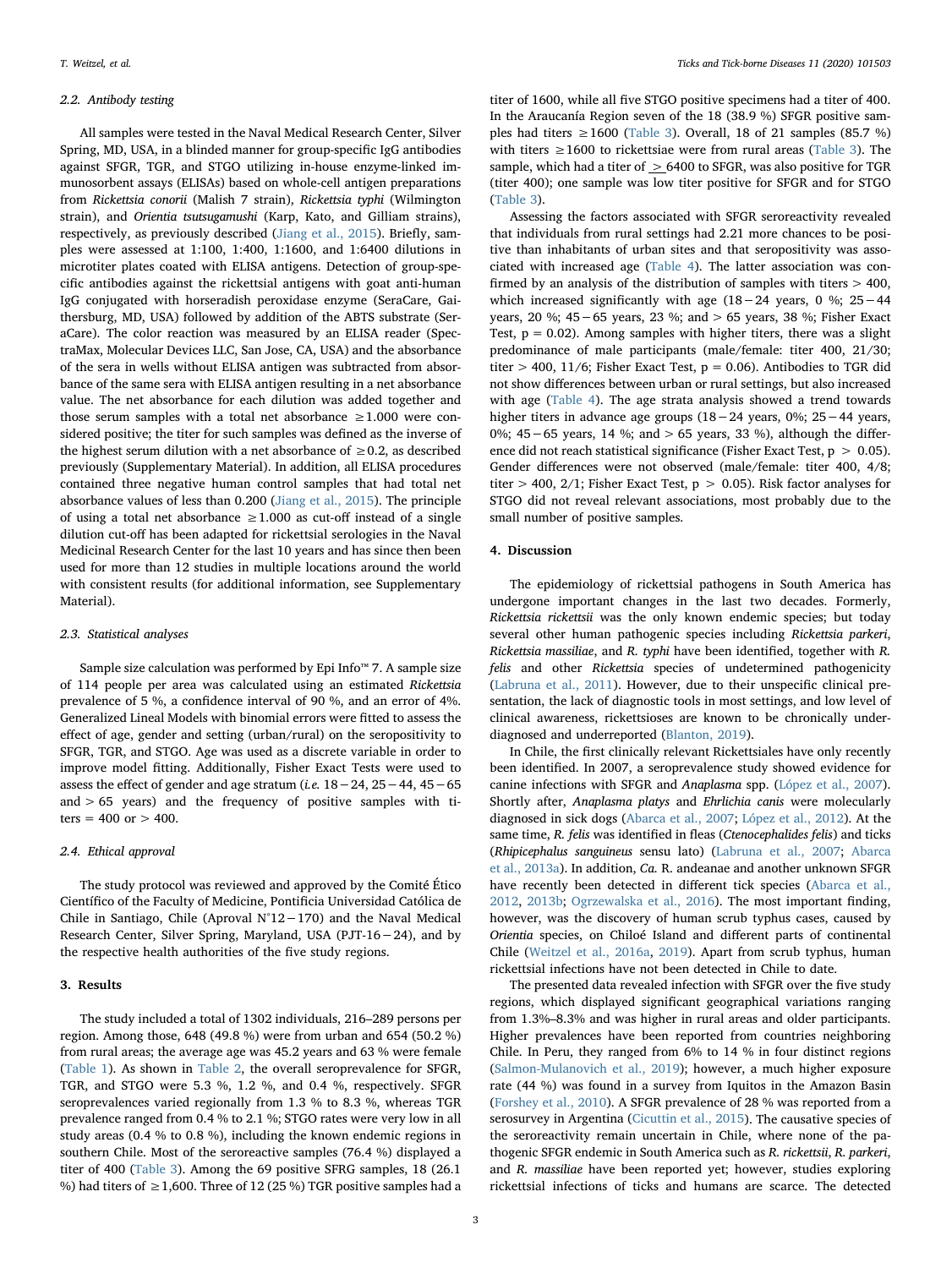#### <span id="page-4-0"></span>Table 1

|  |  |  |  | Age and gender composition of people sampled from urban and rural settings of five regions in Chile. |  |
|--|--|--|--|------------------------------------------------------------------------------------------------------|--|
|  |  |  |  |                                                                                                      |  |

| Region/setting     | n    | Median age (years) $a$ | Age strata $(n)^a$ |                 |                 |              |     | Male gender <sup>b</sup> |           |  |
|--------------------|------|------------------------|--------------------|-----------------|-----------------|--------------|-----|--------------------------|-----------|--|
|                    |      |                        | $18 - 24$ years    | $25 - 44$ years | $45 - 65$ years | $> 65$ years | n   | $\%$                     | CI90 %    |  |
| Arica y Parinacota | 216  | 51.4                   | 21                 | 73              | 83              | 31           | 80  | 37                       | $32 - 43$ |  |
| Coquimbo           | 289  | 46.1                   | 33                 | 119             | 110             | 27           | 102 | 35                       | $31 - 40$ |  |
| Metropolitana      | 289  | 43.9                   | 49                 | 93              | 105             | 37           | 85  | 30                       | $26 - 35$ |  |
| Araucanía          | 282  | 40.8                   | 19                 | 87              | 109             | 66           | 105 | 37                       | $33 - 42$ |  |
| Los Lagos          | 226  | 44.2                   | 46                 | 84              | 75              | 20           | 103 | 46                       | $40 - 51$ |  |
| Urban              | 648  | 44.6                   | 93                 | 222             | 244             | 78           | 218 | 34                       | $31 - 37$ |  |
| Rural              | 654  | 46.2                   | 75                 | 234             | 238             | 103          | 257 | 39                       | $36 - 43$ |  |
| <b>TOTAL</b>       | 1302 | 45.4                   | 168                | 456             | 494             | 169          | 475 | 37                       | $35 - 39$ |  |

CI 90 %, confidence interval 90 %.

<span id="page-4-2"></span>Missing data  $n = 15$ .

<span id="page-4-3"></span> $<sup>b</sup>$  Missing data n = 7.</sup>

higher risk in rural regions is compatible with Amblyomma-associated rickettsiae, since these ticks are predominantly found in rural settings in Chile ([Abarca et al., 2013b](#page-6-10)). The trend to higher titers in males might be associated to activities with higher tick exposure, as reported from other studies [\(Tay et al., 2000](#page-6-23); [Jensenius et al., 2009](#page-6-24); [Salmon-](#page-6-20)[Mulanovich et al., 2019\)](#page-6-20); furthermore, males might be more susceptible to rickettsial infections [\(Walker, 2007\)](#page-6-25). A possible candidate is Ca. R. andeanae, a species with unknown human pathogenic potential, which has been reported in Amblyomma triste and Amblyomma tigrinum over a wide geographical range in Chile [\(Abarca et al., 2012](#page-6-9), [2013b](#page-6-10)). Furthermore, in 2016 a novel SFGR was reported in Amblyomma parvitarsum ticks in Chile ([Ogrzewalska et al., 2016](#page-6-11); Munoz-Leal et al., 2019). The existence of R. parkeri and Rickettsia bellii might also be possible, since they are found in neighboring countries [\(Labruna et al.,](#page-6-17) [2011\)](#page-6-17), and suitable vector species such as A. triste and A. tigrinum are endemic in Chile [\(Abarca et al., 2012\)](#page-6-9). Rickettsia amblyommatis, a widespread SFGR in North, Central and South America including Argentina, is transmitted by a variety of Amblyomma species and could also be present ([Karpathy et al., 2016\)](#page-6-26), although the vector capacity of the three endemic species in Chile is uncertain. Another possible cause of the SFGR seroreactivity might be R. felis, which has been detected in cat fleas and R. sanguineus sensu lato ticks in Chile ([Abarca et al., 2013a](#page-6-5); [Labruna et al., 2007\)](#page-6-6). Although this species is grouped by most experts within the transitional Rickettsia group, it serologically cross-reacts with SFGR antigens ([Blanton and Walker, 2017\)](#page-6-27). Other R. sanguineus-associated SFGR, such as R. massiliae, which has been found in Argentina ([Labruna et al., 2011](#page-6-17)), might also exist in Chile. Although this tick species complex only occasionally parasitizes humans, it is abundant in large parts of Chile and, as suggested by a recent Anaplasma seroprevalence study, human exposure in Chile might occur regularly ([Acosta-Jamett et al., 2020b\)](#page-6-15). Rickettsia rickettsii, which is transmitted in Latin America by R. sanguineus sensu lato and various Amblyomma species, has never been reported in Chile or neighboring countries ([Labruna et al., 2011\)](#page-6-17).

Our study provides the first evidence for the existence of TGR such as R. typhi in Chile, suggesting a low level of endemicity in all studied regions, including rural areas. Seroepidemiological studies of TGR in South America are scant. The prevalence level detected in our study (1.2 %) is compatible with data from Argentina (1.0 %), Peru (1.0 %), and Brazil (1.1 %) ([Ripoll et al., 1999](#page-6-28); Kocher et al., 2016; [da Costa](#page-6-29) [et al., 2005](#page-6-29)). A markedly higher prevalence (25.2 %) has been reported from the Caldas Region in Colombia [\(Hidalgo et al., 2013](#page-6-30)). The classical life cycle of R. typhi, causing murine typhus, involves the transmission by the Oriental rat flea (Xenopsylla cheopis), but the pathogen has also been found in the cat flea, C. felis ([Civen and Ngo, 2008](#page-6-31)), which is highly endemic in Chile (Abarca et al., 2016). Interestingly, we did not detect an association of seroreactivity to urban settings as in other reports [\(Vallée et al., 2010\)](#page-6-32). Murine typhus is known to be notoriously underdiagnosed due to its unspecific clinical presentation [\(Blanton,](#page-6-0) [2019\)](#page-6-0). Together with the lack of clinical attention and absence of diagnostic tools for routine care, this might explain that autochthonous human cases have not been diagnosed in Chile so far. Undetected infections with Rickettsia prowazekii due to recurrence (Brill-Zinser disease) or low endemicity are less probable, since the last Chilean clusters of epidemic typhus were reported in 1939 [\(Laval, 2013](#page-6-33)). Further studies are warranted to confirm and clarify the endemicity of TGR in Chile; those should include the search of R. typhi in fleas of rodents and pet animals as well as serological and molecular diagnostic studies for TGR in patients with undifferentiated febrile diseases and in para-domestic rodents.

Scrub typhus is a mite-borne rickettsial disease, which causes up to one million cases per year in the Asia Pacific region [\(Paris et al., 2013](#page-6-34)). Scrub typhus was up until recently considered to be confined to the so called 'tsutsugamushi triangle' in the Asia Pacific region. Surprisingly, the disease was recently discovered to be endemic in Chile ([Balcells](#page-6-3) [et al., 2011;](#page-6-3) [Weitzel et al., 2016a\)](#page-6-4). Trombiculid mites of the genus Herpetacarus, infected with Orientia species, were identified as the probable vector in endemic regions in Chile [\(Acosta-Jamett et al.,](#page-6-35)

<span id="page-4-1"></span>Table 2

| Seroprevalence to group-specific Rickettsia and Orientia ELISA antigens in urban and rural settings of five regions in Chile. |  |  |
|-------------------------------------------------------------------------------------------------------------------------------|--|--|
|-------------------------------------------------------------------------------------------------------------------------------|--|--|

| Region/setting     | n    | Spotted fever group rickettsiae |               |              | Typhus group rickettsiae |     |             | Scrub typhus group orientiae |     |             |
|--------------------|------|---------------------------------|---------------|--------------|--------------------------|-----|-------------|------------------------------|-----|-------------|
|                    |      | Pos                             | $\frac{0}{0}$ | 90 % CI      | Pos                      | %   | 90 % CI     | Pos                          | %   | CI 90 %     |
| Arica y Parinacota | 216  | 13                              | 6.0           | $3.9 - 9.4$  | $\mathbf{2}$             | 0.9 | $0.4 - 2.9$ |                              | 0.4 | $0.0 - 2.2$ |
| Coquimbo           | 289  | 24                              | 8.3           | $6.1 - 11.4$ | 4                        | 1.4 | $0.7 - 3.1$ |                              | 0.4 | $0.1 - 1.6$ |
| Metropolitana      | 289  | 12                              | 4.2           | $2.7 - 6.6$  | 2                        | 0.7 | $0.3 - 2.2$ | $\overline{2}$               | 0.7 | $0.3 - 2.2$ |
| Araucanía          | 282  | 17                              | 6.0           | $4.2 - 8.9$  | 6                        | 2.1 | $1.2 - 4.1$ |                              | 0.4 | $0.1 - 1.7$ |
| Los Lagos          | 226  | 3                               | 1.3           | $0.1 - 3.4$  |                          | 0.4 | $0.2 - 2.1$ | $\mathbf{0}$                 | 0.0 | $0.0 - 1.3$ |
| Urban              | 648  | 21                              | 3.2           | $2.3 - 4.6$  | 4                        | 0.6 | $0.3 - 1.4$ |                              | 0.2 | $0.0 - 0.7$ |
| Rural              | 654  | 48                              | 7.3           | $5.9 - 9.2$  | 11                       | 1.7 | $1.1 - 2.8$ | 4                            | 0.6 | $0.3 - 1.4$ |
| <b>TOTAL</b>       | 1302 | 69                              | 5.3           | $4.4 - 6.4$  | 15                       | 1.2 | $0.8 - 1.8$ | 5                            | 0.4 | $0.2 - 0.8$ |

Pos, positive; CI 90 %, confidence interval 90 %.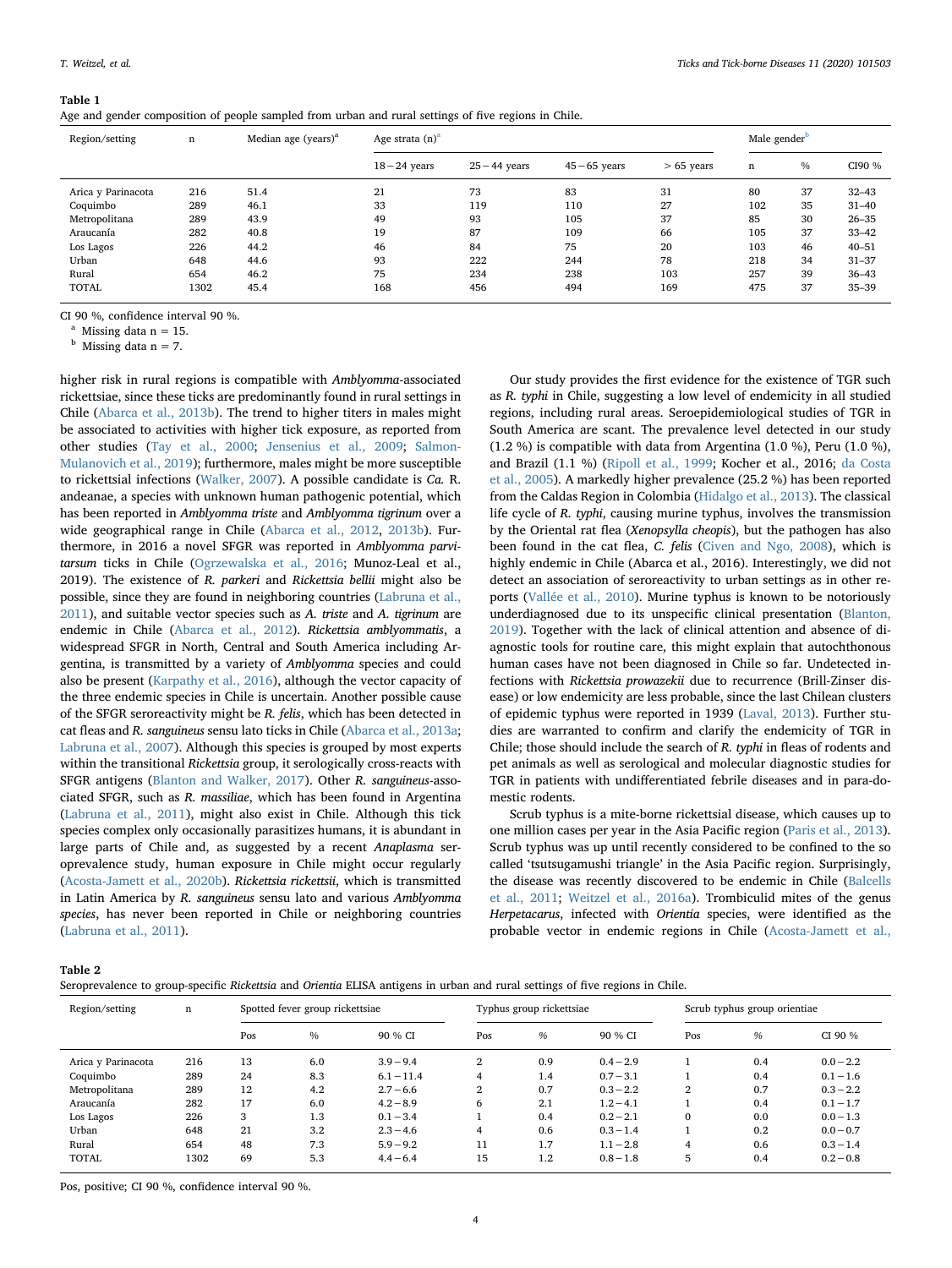#### <span id="page-5-0"></span>Table 3

| Titer of seroreactivity to group-specific Rickettsia and Orientia ELISA antigens from urban and rural areas of five regions in Chile. |  |  |
|---------------------------------------------------------------------------------------------------------------------------------------|--|--|
|                                                                                                                                       |  |  |

| Region/setting         | n    |      | Spotted fever group rickettsiae titer |      |              |      | Typhus group rickettsiae titer |          |      | Scrub typhus group orientiae titer |  |
|------------------------|------|------|---------------------------------------|------|--------------|------|--------------------------------|----------|------|------------------------------------|--|
|                        |      | Neg. | 400                                   | 1600 | $\geq 6400$  | Neg. | 400                            | 1600     | Neg. | 400                                |  |
| Arica y Parinacota     | 216  | 203  | 10                                    | 3    | $\mathbf{0}$ | 214  |                                |          | 215  |                                    |  |
| Coquimbo               | 289  | 265  | 20                                    | 4    | $\mathbf{0}$ | 285  |                                |          | 288  |                                    |  |
| Metropolitana          | 289  | 277  | 9                                     |      | $\mathbf{0}$ | 287  | 2                              |          | 287  |                                    |  |
| Araucanía <sup>a</sup> | 282  | 265  | 10                                    | 6    |              | 276  | 4                              | റ<br>∠   | 281  |                                    |  |
| Los Lagos              | 226  | 223  | 2                                     |      | $\mathbf{0}$ | 225  |                                | $\Omega$ | 226  |                                    |  |
| Urban                  | 648  | 627  | 19                                    | 2    | $\mathbf{0}$ | 644  | 3                              |          | 647  |                                    |  |
| Rural <sup>a</sup>     | 654  | 606  | 32                                    | 15   |              | 643  |                                | ີ<br>∠   | 650  |                                    |  |
| <b>TOTAL</b>           | 1302 | 1233 | 51                                    | 17   |              | 1287 | 12                             | 3        | 1297 |                                    |  |

<span id="page-5-2"></span><sup>a</sup> 1 sample was seroreactive to SFGR (≥6400) and to TGR (400), and 1 sample was seroreactive to SFGR (400) and to STGO (400).

## <span id="page-5-1"></span>Table 4

Multivariable analysis with binomial errors of factors associated with Rickettsia seropositivity in humans.

| <b>Risk Factor</b>             | <b>OR</b> | CI 90 %       | p           |
|--------------------------------|-----------|---------------|-------------|
| Spotted Fever Group<br>Setting |           |               |             |
| Urban                          | 1.00      |               |             |
| Rural                          | 2.21      | 1.43-3.48     | 0.003       |
| Age                            | 1.03      | $1.02 - 1.04$ | ${}< 0.001$ |
| Typhus Group                   |           |               |             |
| Age                            | 1.06      | 1.03-1.09     | ${}< 0.001$ |
|                                |           |               |             |

OR, odd ratio; CI 90 %, confidence interval 90 %.

[2020a\)](#page-6-35). The epidemiological range of this emerging infection is still uncertain, but cases have been reported over a range of  $> 1100$  km in southern Chile ([Weitzel et al., 2019](#page-6-19)). Moreover, serologic evidence of scrub typhus has been reported from Peru ([Kocher et al., 2017](#page-6-36)). Among the study regions of this study, the most southern site (Chiloé Island, Los Lagos Region) is known as highly endemic for scrub typhus ([Abarca](#page-6-37) [et al., 2018](#page-6-37)). Angol, the study site in the Araucanía Region, is at the same latitude as the most northern scrub typhus cases reported so far in Chile [\(Weitzel et al., 2019\)](#page-6-19). In our study, the STGO seroprevalences were consistently low in all regions, including Chiloé Island. Nevertheless, four of the five positive participants were from rural regions, where there is a higher risk of exposure to trombiculid mites. The overall very low prevalence might be related to the ELISA antigens used, which utilized the three Asian O. tsutsugamushi strains Karp, Kato and Gilliam. Low cross-reactivity of IgG antibodies of Chilean patients to such antigens has been reported before, suggesting relevant antigenic difference of the Chilean Orientia species/strain to those from Asia Pacific [\(Weitzel et al., 2019\)](#page-6-19). On the other hand, the presence of two positive cases in the northern study sites (Arica y Parinacota and Coquimbo) might indicate that scrub typhus is also endemic in these regions. To our opinion, future seroepidemiological studies using antigens from Chilean Orientia strains are necessary to understand the real prevalence of exposure to STGO in Chile.

The ELISA technique applied in this study is less operator-dependent and permits a higher sample throughput than the traditional immunofluorescence assay (IFA) [\(Paris and Dumler, 2016\)](#page-6-38). A limitation of all rickettsial serological studies is that antigens are group-specific and do not permit one to distinguish between individual species; cross-reactions among different antigen groups are also possible, but less frequent ([Paris and Dumler, 2016\)](#page-6-38). Nevertheless, since homologous antigens often produce higher titers than heterologous antigens, a species approximation is serologically possible, if broader antigen panels are used and combined with cross-absorption ([Brouqui et al., 2004](#page-6-39)). These techniques are currently not established in Chile, but might be useful for future research.

In conclusion, this cross-sectional study firstly reports seroepidemiological data of infection and/or exposure to SFGR, TGR, and STGO over a wide geographical range in Chile. Our results indicate that the spectrum of rickettsial infections in Chile might be wider than currently known and that SFGR and TGR affecting humans are endemic in Chile. Further molecular and serological studies of vectors and hosts are necessary to understand the epidemiological and clinical relevance of these findings. Moreover, seroprevalence studies on scrub typhus in Chile require using more sensitive antigens based on Chilean Orientia species. Clinicians in Chile should include rickettsial infections into their differential diagnosis of patients with undifferentiated fever or fever of unknown origin and laboratories should implement tests for diagnostic routine of such patients.

#### Disclaimers

The views expressed in this article reflect the results of research conducted by the authors and do not necessarily reflect the official policy or position of the Department of the Navy, Department of Defense, or the United States Government. CMF is a federal employee of the United States government. This work was prepared as part of her official duties. Title 17 U.S.C. 105 provides that "copyright protection under this title is not available for any work of the United States Government." Title 17 U.S.C. 101 defines a U.S. Government work as work prepared by a military service member or employee of the U.S. Government as part of that person's official duties.

## CRediT authorship contribution statement

Thomas Weitzel: Conceptualization, Resources, Data curation, Writing - original draft, Supervision, Writing - review & editing. Gerardo Acosta-Jamett: Conceptualization, Methodology, Formal analysis, Resources, Data curation, Writing - original draft, Visualization, Writing - review & editing. Ju Jiang: Methodology, Validation, Formal analysis, Investigation, Data curation, Writing - review & editing. Constanza Martínez-Valdebenito: Methodology, Investigation, Data curation, Writing - review & editing. Christina M. Farris: Resources, Funding acquisition, Writing - review & editing. Allen L. Richards: Validation, Data curation, Supervision, Funding acquisition, Writing - review & editing. Katia Abarca: Conceptualization, Validation, Resources, Data curation, Supervision, Project administration, Funding acquisition, Writing - review & editing.

## Declaration of Competing Interest

The authors declare that there is no conflict of interest regarding the publication of this paper.

## Acknowledgments

Parts of this work have been presented at the 2nd Asia Pacific Rickettsia Conference in Chiang Rai, Thailand in November 2019. The